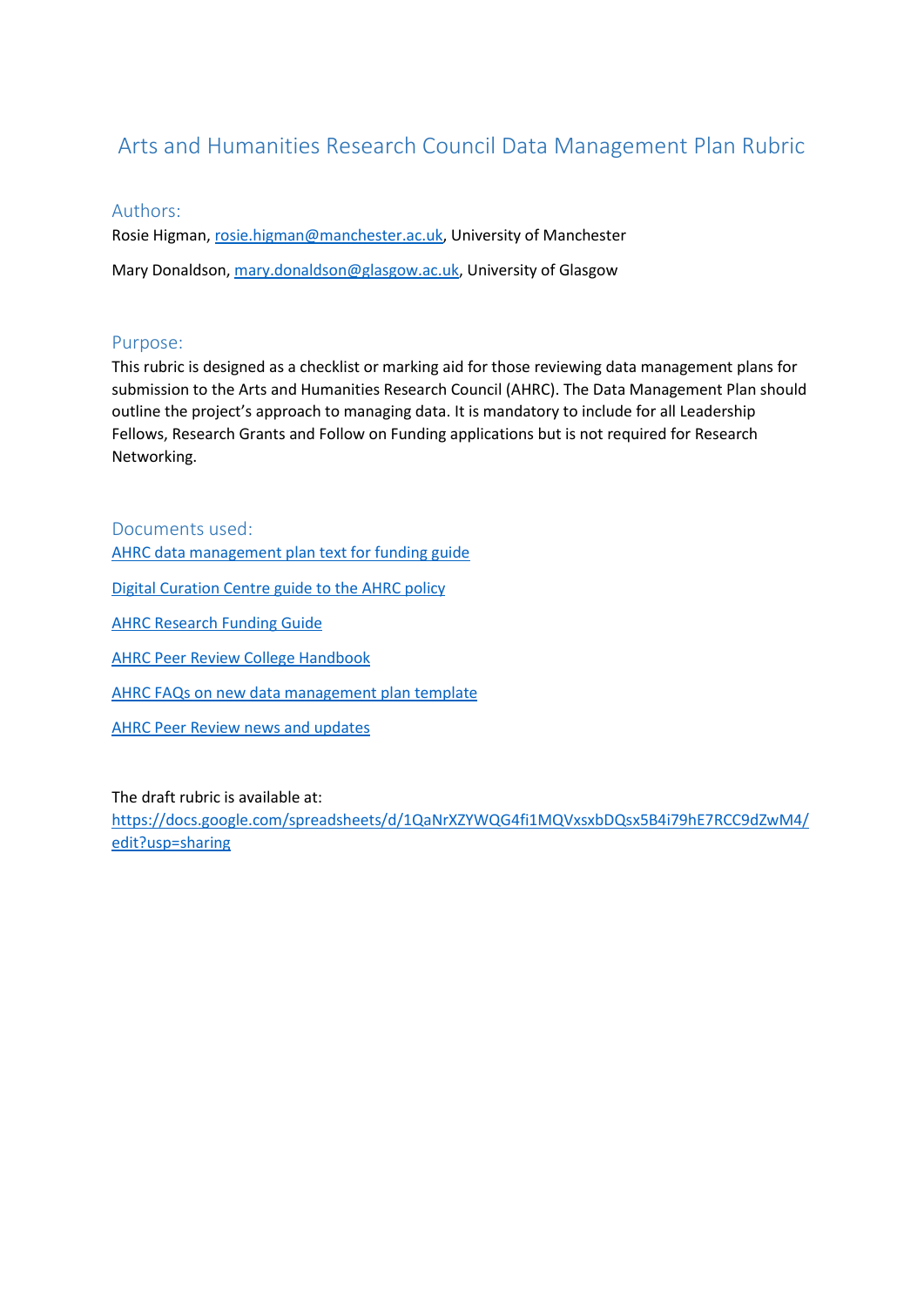| <b>Performance Criteria</b> |                                                                                      | <b>Performance Levels</b>                                                                                                                                                                                                                             |                                                                                                                                                                                                                                    |                                                                                                                                                          |  |
|-----------------------------|--------------------------------------------------------------------------------------|-------------------------------------------------------------------------------------------------------------------------------------------------------------------------------------------------------------------------------------------------------|------------------------------------------------------------------------------------------------------------------------------------------------------------------------------------------------------------------------------------|----------------------------------------------------------------------------------------------------------------------------------------------------------|--|
|                             |                                                                                      | <b>Detailed</b>                                                                                                                                                                                                                                       | <b>Incompletely addressed</b>                                                                                                                                                                                                      | <b>Not addressed</b>                                                                                                                                     |  |
| <b>Section 1</b>            | What types of data will<br>be created?                                               | Clear descriptions of the types of data<br>being created with details of formats and<br>approximate dataset sizes where<br>appropriate.                                                                                                               | Some description of the data being<br>created but it is unclear or incomplete<br>(based on subsequent answers)                                                                                                                     | Minimal information about what<br>data types are being created.                                                                                          |  |
| Section 1                   | Why are these data types<br>being proposed?                                          | The plan explains why the particular data<br>type and format is being used and how it<br>will contribute to the project/answering<br>the research question.                                                                                           | Some mention of why these data types<br>are being used but it is not clear how<br>they will contribute to the project.                                                                                                             | No explanation given for why the<br>proposed data types are required<br>for the research or how they will<br>aid in answering the research<br>questions. |  |
| <b>Section 2</b>            | What methodology is<br>being proposed?                                               | Methodologies are described clearly for<br>each data type and information given<br>about any intermediate data type<br>produced before the final data.                                                                                                | Methodologies are described but<br>either not clearly or not for all data<br>types outlined in section 1.                                                                                                                          | Minimal description of the<br>methodologies being proposed                                                                                               |  |
| <b>Section 2</b>            | How is this methodology<br>suited to the data types<br>or digital outputs?           | As well as linking methodologies to the<br>data types the plan explains how the<br>methodology will produce the data type.                                                                                                                            | It is clear which methodology is<br>related to each data type but not<br>necessarily why that methodology<br>suits a data type                                                                                                     | No mention of how the<br>methodologies proposed connect<br>to the data being collected or<br>created.                                                    |  |
| <b>Section 2</b>            | How is the project team<br>suitable for the<br>digial/data aspects of the<br>work?   | The plan details the skills necessary to<br>deliver the data and digital aspects of the<br>project, and explains how the project team<br>either deliver these skills, or will be trained<br>to do so (eg transcribers will be trained in<br>TEI/XML). | The plan mentions skills necessary to<br>deliver the project, but does not<br>indicate how the project team deliver<br>these skills. OR the plan mentions skills<br>necessary but does not cover the full<br>range of the project. | There is no mention of the digital<br>or data skills needed to deliver<br>the project, or how the project<br>team will provide these skills.             |  |
| <b>Section 2</b>            | How will the institution's<br>support teams be<br>supporting these<br>methodologies? | Where methodologies use specialist<br>techniques, equipment or processes it is<br>clearly described how the research will be<br>supported in implementing their proposal.                                                                             | There is some mention of institutional<br>support for the methodologies<br>involved in the project, but it is not<br>clear if the support covers all the<br>specialist methodologies involved in<br>the project.                   | No mention of how the<br>researcher will be supported in<br>using these methodologies by<br>their institution                                            |  |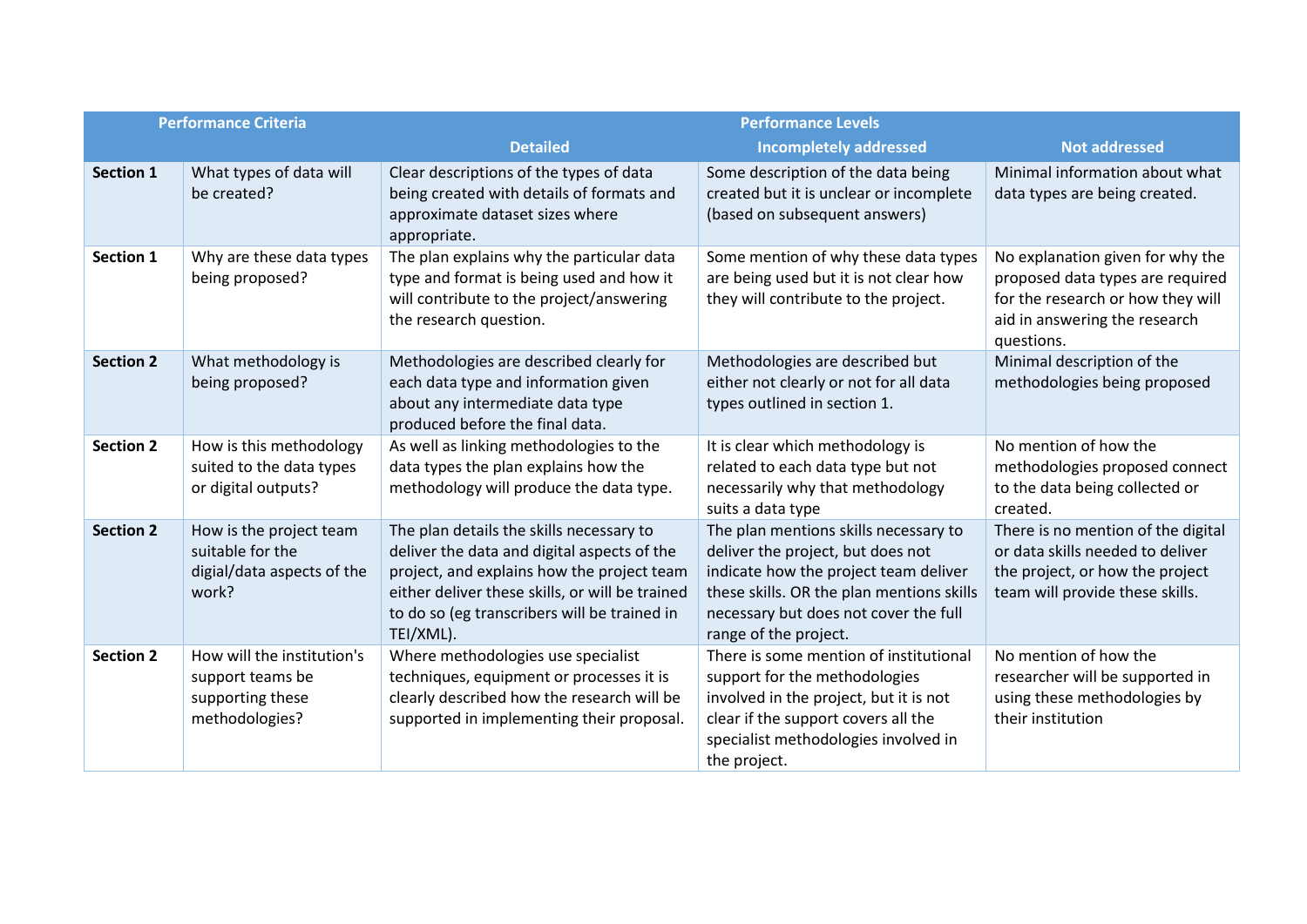| <b>Performance Criteria</b> |                                                                                              | <b>Performance Levels</b>                                                                                                                                                                                                          |                                                                                                                                                                                                    |                                                                                                                                                                                    |  |
|-----------------------------|----------------------------------------------------------------------------------------------|------------------------------------------------------------------------------------------------------------------------------------------------------------------------------------------------------------------------------------|----------------------------------------------------------------------------------------------------------------------------------------------------------------------------------------------------|------------------------------------------------------------------------------------------------------------------------------------------------------------------------------------|--|
|                             |                                                                                              | <b>Detailed</b>                                                                                                                                                                                                                    | <b>Incompletely addressed</b>                                                                                                                                                                      | <b>Not addressed</b>                                                                                                                                                               |  |
| <b>Section 3</b>            | Has an appropriate<br>storage solution for the<br>duration of the project<br>been described? | The data storage for the project is clearly<br>described, covers all the data to be stored<br>and is suitable, so far as it is possible to<br>judge. The plan may also reference<br>institutional storage policies or pages.       | There is some description of the data<br>storage solution the project will use<br>but it is not clearly described or does<br>not cover all of the data being<br>produced.                          | It is not clear where the data will<br>be stored during the project or<br>the storage solution proposed is<br>inappropriate.                                                       |  |
| <b>Section 3a</b>           | Is the backup process<br>described appropriate?                                              | The back-up process for active data<br>storage is clearly described or referenced,<br>and is appropriate for the data to be<br>collected.                                                                                          | Data backup is mentioned, but no<br>detail, or link to institutional policy is<br>provided. Back-up process described<br>might be inadequate for the data<br>being collected and stored.           | No backup process is described or<br>the one described is<br>inappropriate or inadequate for<br>the data that is being collected.                                                  |  |
| <b>Section 4a</b>           | Has an appropriate long-<br>term storage solution<br>been described?                         | The long-term storage plan for the data is<br>described. This might be a repository or<br>other appropriate solution. The solution(s)<br>identified cover all the data to be retained.                                             | A long-term storage plan is<br>mentioned, but detail may be lacking<br>or the solution(s) identified may not<br>cover all the data to be retained.                                                 | No long-term storage plan is<br>mentioned, or the solution<br>proposed is inappropriate, either<br>for the data to be retained, or<br>does not comply with funder<br>requirements. |  |
| <b>Section 4b</b>           | How long will the data be<br>stored for and is this<br>appropriate to the<br>project?        | The long-term retention schedule is<br>described for all data. The retention period<br>is appropriate to the data and in keeping<br>with any consent from participants.                                                            | The long-term retention schedule is<br>mentioned, but may not cover all data<br>or may be inadequate or<br>inappropriate.                                                                          | No long-term retention schedule<br>is mentioned.                                                                                                                                   |  |
| <b>Section 4c</b>           | Has long-term storage<br>costs been described in<br>the plan?                                | The costs for the long-term storage are<br>clearly described. Alternatively, it is stated<br>that the data will be stored for the long-<br>term in a repository with no ingest costs.                                              | Cost for long-term storage are<br>mentioned, but no detail. Costs may<br>not appear to cover all the data. Costs<br>may appear to be inappropriate for<br>the storage option indicated.            | No costs for long-term storage<br>are mentioned.                                                                                                                                   |  |
| <b>Section 5a</b>           | Has the value of the data<br>to the disciplinary area<br>been outlined?                      | The value to all relevant disciplinary areas<br>have been clearly outlined for each data<br>type. Consideration has been given to the<br>different types of value data can provide<br>and these are described appropriately. It is | The value of the data to the<br>disciplinary area is mentioned but it is<br>not clear or may be poorly explained.<br>There may be missing details about<br>which disciplines may benefit from this | The value of the data to the<br>disciplinary community is not<br>mentioned.                                                                                                        |  |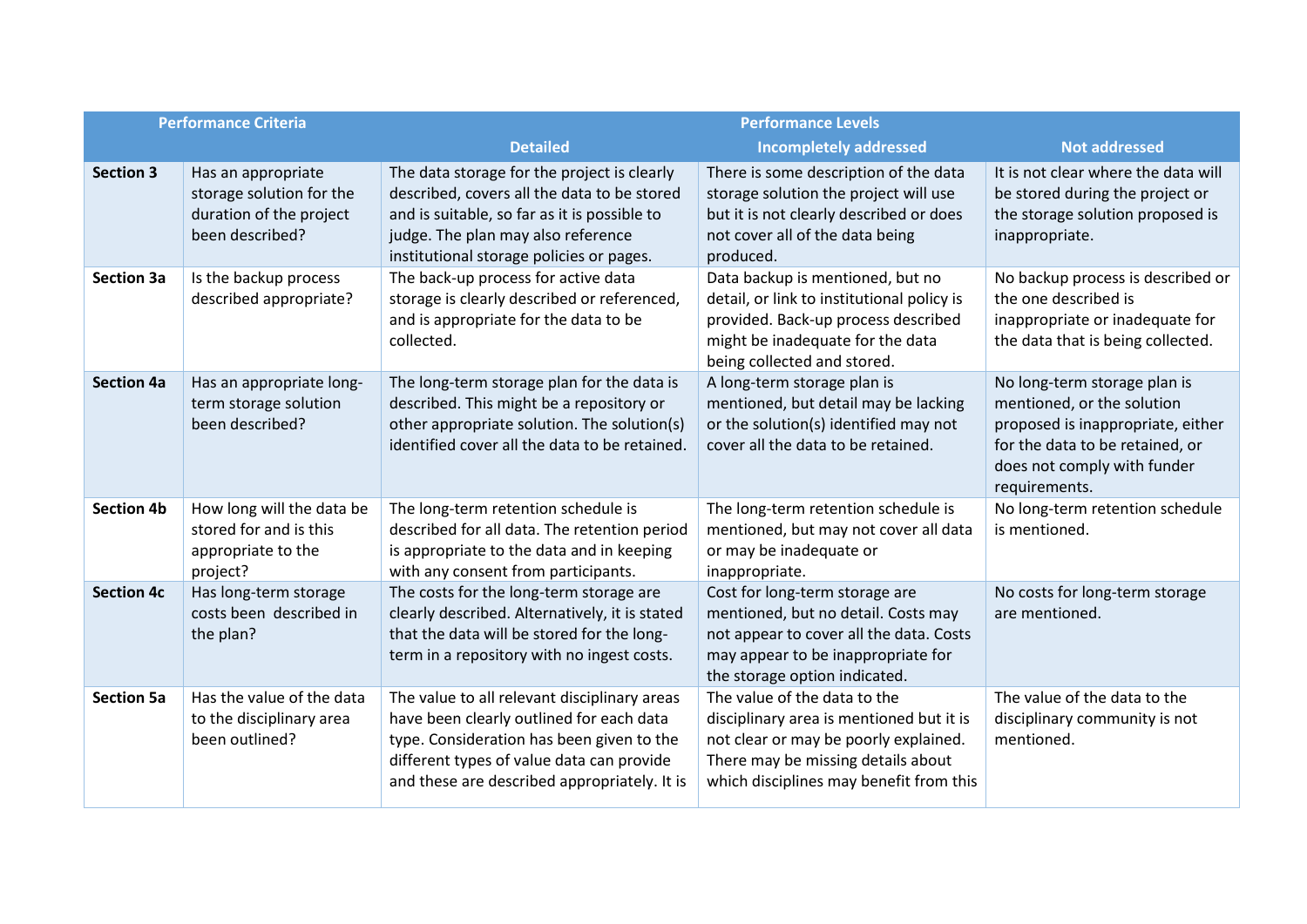| <b>Performance Criteria</b> |                                                                                | <b>Performance Levels</b>                                                                                                                                                                                                                                                                                                                                      |                                                                                                                                                                                                                                                                                                  |                                                                                                                         |  |
|-----------------------------|--------------------------------------------------------------------------------|----------------------------------------------------------------------------------------------------------------------------------------------------------------------------------------------------------------------------------------------------------------------------------------------------------------------------------------------------------------|--------------------------------------------------------------------------------------------------------------------------------------------------------------------------------------------------------------------------------------------------------------------------------------------------|-------------------------------------------------------------------------------------------------------------------------|--|
|                             |                                                                                | <b>Detailed</b>                                                                                                                                                                                                                                                                                                                                                | <b>Incompletely addressed</b>                                                                                                                                                                                                                                                                    | <b>Not addressed</b>                                                                                                    |  |
|                             |                                                                                | clear how this value will be facilitated by<br>data release and/or collaborations.                                                                                                                                                                                                                                                                             | data being created/shared. There may<br>be data types from section 1 which are<br>not mentioned in this section.                                                                                                                                                                                 |                                                                                                                         |  |
| <b>Section 5a</b>           | Have possible future uses<br>of this data been<br>described?                   | Future uses of this data have been clearly<br>described with consideration given to the<br>different possible audiences for this data.<br>The descriptions of the data uses are clear,<br>specific (as much as possible given the<br>research has yet to happen), and realistic.<br>Any limitations on future uses of the data<br>are described and justified. | It is noted that the data can be re-used<br>but there is little or no detail about<br>these possible uses. Where future re-<br>uses are mentioned they are only<br>vaguely described. Where there are<br>limitations on future uses of the data<br>these are not well described or<br>justified. | No possible future use of this<br>data have been described nor<br>reasons given why the data<br>cannot be reused.       |  |
| <b>Section 5b</b>           | When will the data be<br>released?                                             | The point at which data will be released is<br>clearly identified. This might be a date (in<br>relation to the lifetime of the project) or<br>triggered by an event such as the<br>publication of major findings.                                                                                                                                              | It is noted that the data will be<br>release, but no clear timeframe /<br>trigger event is identified.                                                                                                                                                                                           | No indication is given as to when<br>the data will be released.                                                         |  |
| <b>Section 5b</b>           | If the data will not be<br>released within 3 years<br>has this been justified? | If necessary, reasons for delaying the<br>release of the data are described and are<br>justified. This question may not be<br>addressed if there are no plans to delay<br>release of the data.                                                                                                                                                                 | Reasons for delaying release of the<br>dataset are given, but have not been<br>justified or may not be reasonable<br>(with respect to the funder<br>requirements).                                                                                                                               | The plan indicates that the<br>release of the dataset will be<br>delayed, but no reasons or<br>justification are given. |  |
| <b>Section 5b</b>           | How will different<br>audiences be made aware<br>of this data?                 | Discovery routes for the dataset are<br>described. Eg. data availability statements<br>in associated papers; statement of<br>availability on the project website; deposit<br>in a repository which is searchable /<br>aggregated on a discovery portal etc.                                                                                                    | It is noted that the data will be<br>discoverable, but details are not given.                                                                                                                                                                                                                    | No mention of data<br>discoverability is made.                                                                          |  |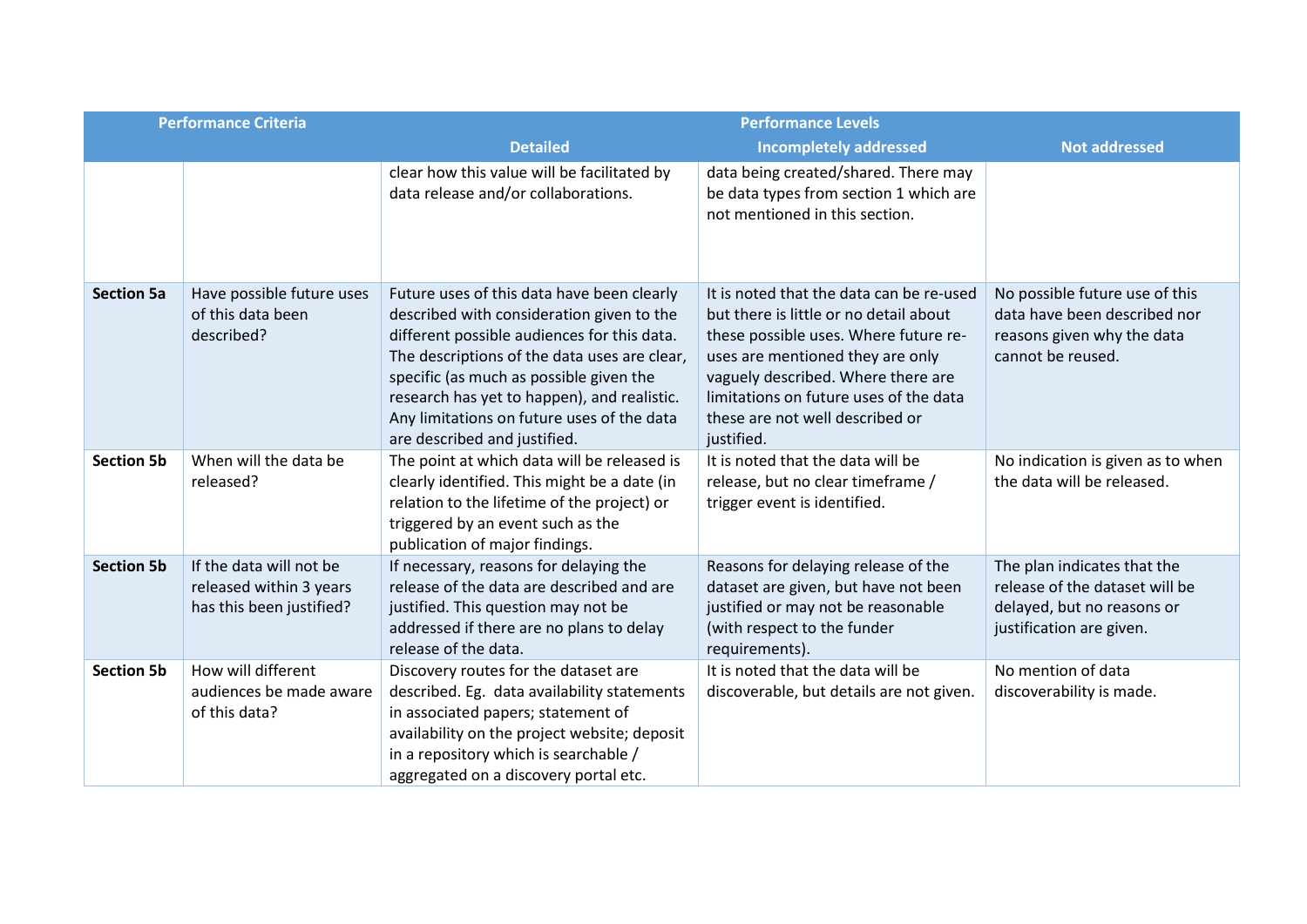| <b>Performance Criteria</b> |                                                                                                                                                             | <b>Performance Levels</b>                                                                                                                                                                                                                                                                                                                                                                                                                           |                                                                                                                                                                                                                                                                                                                                            |                                                                                                                                                             |  |
|-----------------------------|-------------------------------------------------------------------------------------------------------------------------------------------------------------|-----------------------------------------------------------------------------------------------------------------------------------------------------------------------------------------------------------------------------------------------------------------------------------------------------------------------------------------------------------------------------------------------------------------------------------------------------|--------------------------------------------------------------------------------------------------------------------------------------------------------------------------------------------------------------------------------------------------------------------------------------------------------------------------------------------|-------------------------------------------------------------------------------------------------------------------------------------------------------------|--|
|                             |                                                                                                                                                             | <b>Detailed</b>                                                                                                                                                                                                                                                                                                                                                                                                                                     | <b>Incompletely addressed</b>                                                                                                                                                                                                                                                                                                              | <b>Not addressed</b>                                                                                                                                        |  |
| <b>Section 5c</b>           | Will the data require<br>future updating?                                                                                                                   | It is clearly stated whether or not the data<br>will require updating in the future and why<br>this is the case.                                                                                                                                                                                                                                                                                                                                    | There is a mention of updating the<br>data in the future but it is vague and<br>not clear why this is needed.                                                                                                                                                                                                                              | It is not explained whether or not<br>the data will need to be updated<br>in there future.                                                                  |  |
| <b>Section 5c</b>           | Has an appropriate plan<br>for updating the data<br>been described?                                                                                         | There is a clear plan for updating the data<br>in the future described including the<br>resources required, frequency of updates,<br>and point at which the updates will no<br>longer be required. The resources,<br>frequency of updates and eventual end<br>date for updates are appropriate, costed<br>and realistic.                                                                                                                            | A plan for updating the data is<br>described but this is vague (lacking<br>mention of resourcing and frequency<br>of updates) or inappropriate for the<br>project with unrealistic resourcing<br>suggested                                                                                                                                 | There is no plan for updating the<br>data.                                                                                                                  |  |
| <b>Section 5d</b>           | Is there a clear<br>explanation of whether<br>the data will be open or<br>charged for? Where<br>charges have been<br>proposed have these<br>been justified? | The license and charging model (if<br>applicable) for the dataset are clearly<br>described and justified. Charges for<br>different groups have been outlined where<br>appropriate and the justification<br>recognises the likely audiences for the<br>dataset (section 5b) and their ability to<br>pay. The charges proposed are sufficient to<br>maintain the dataset and there is a clear<br>mechanism described for collecting these<br>charges. | There is some explanation of a<br>charging model or open licence for the<br>dataset but this is not clear and the<br>reasons behind this decision have not<br>been explained. Where there is some<br>justification of a charging model this is<br>incomplete, unclear or fail to consider<br>the audience this dataset will be used<br>by. | There is no mention of charging<br>models or open licences for this<br>dataset. Where charges have<br>been mentioned there is no<br>justification of these. |  |
| <b>Section 5e</b>           | Have the costs of sharing<br>been described?                                                                                                                | The researcher has considered what the<br>costs of sharing will be, including storage,<br>preparing the data to be shared and<br>gaining permission from any other parties<br>which have IP in their dataset. These costs<br>are clearly described and included in the<br>grant.                                                                                                                                                                    | The costs of sharing have been<br>outlined but there is little detail about<br>what these costs will be or evidence<br>behind the costs suggested.                                                                                                                                                                                         | There is no reference to the costs<br>of sharing the data.                                                                                                  |  |